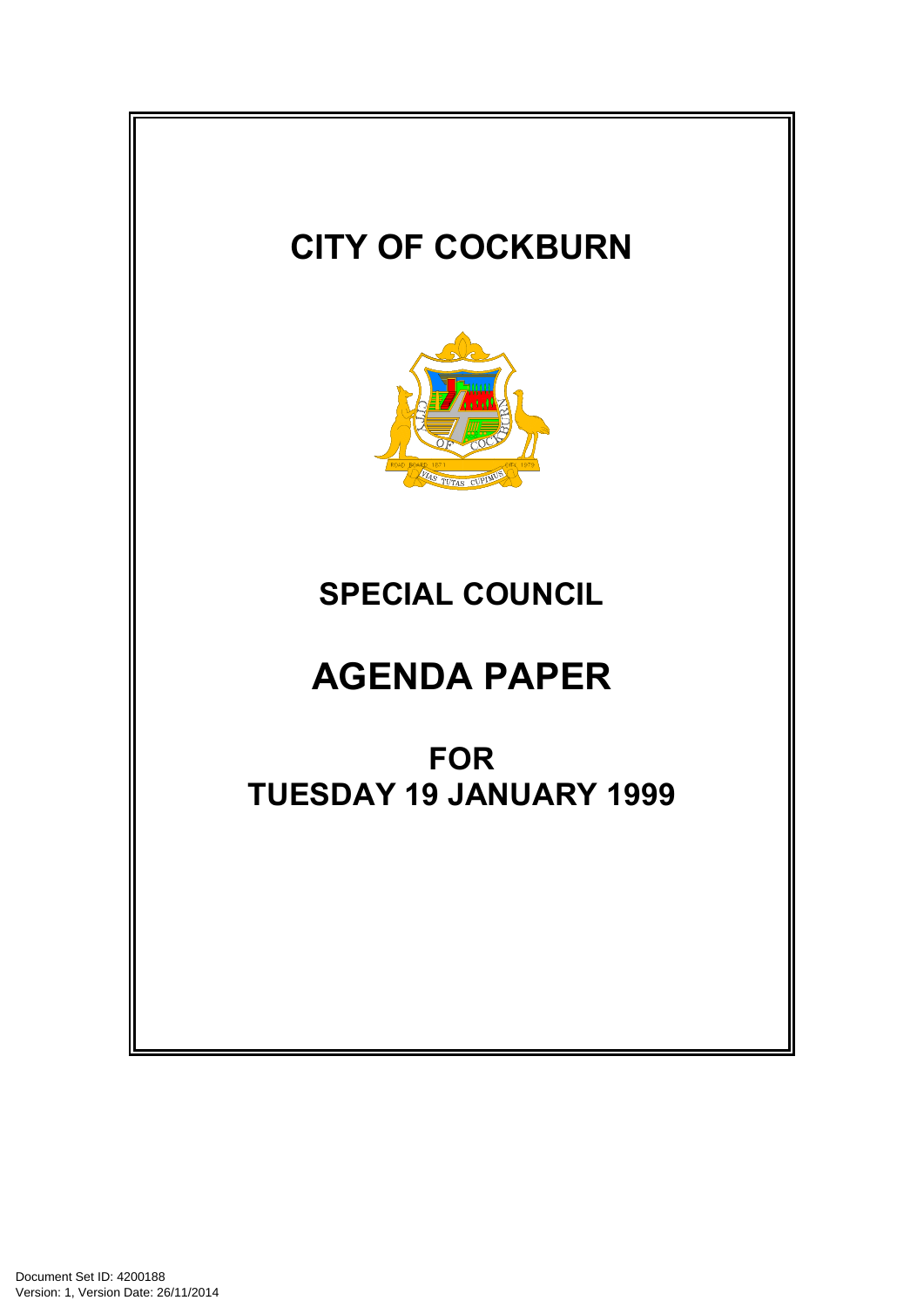# **CITY OF COCKBURN**

#### **SUMMARY OF AGENDA TO BE PRESENTED TO THE SPECIAL COUNCIL MEETING TO BE HELD ON TUESDAY, 19 JANUARY 1999 IMMEDIATELY FOLLOWING THE ORDINARY MEETING SCHEDULED FOR 7:30 P.M.**

### **Page**

| 1. APPOINTMENT OF PRESIDING MEMBER [IF REQUIRED]1        |
|----------------------------------------------------------|
|                                                          |
|                                                          |
|                                                          |
| 5. (SCM1/99) - TENDER NO. 46/98 - CONSTRUCTION OF COOGEE |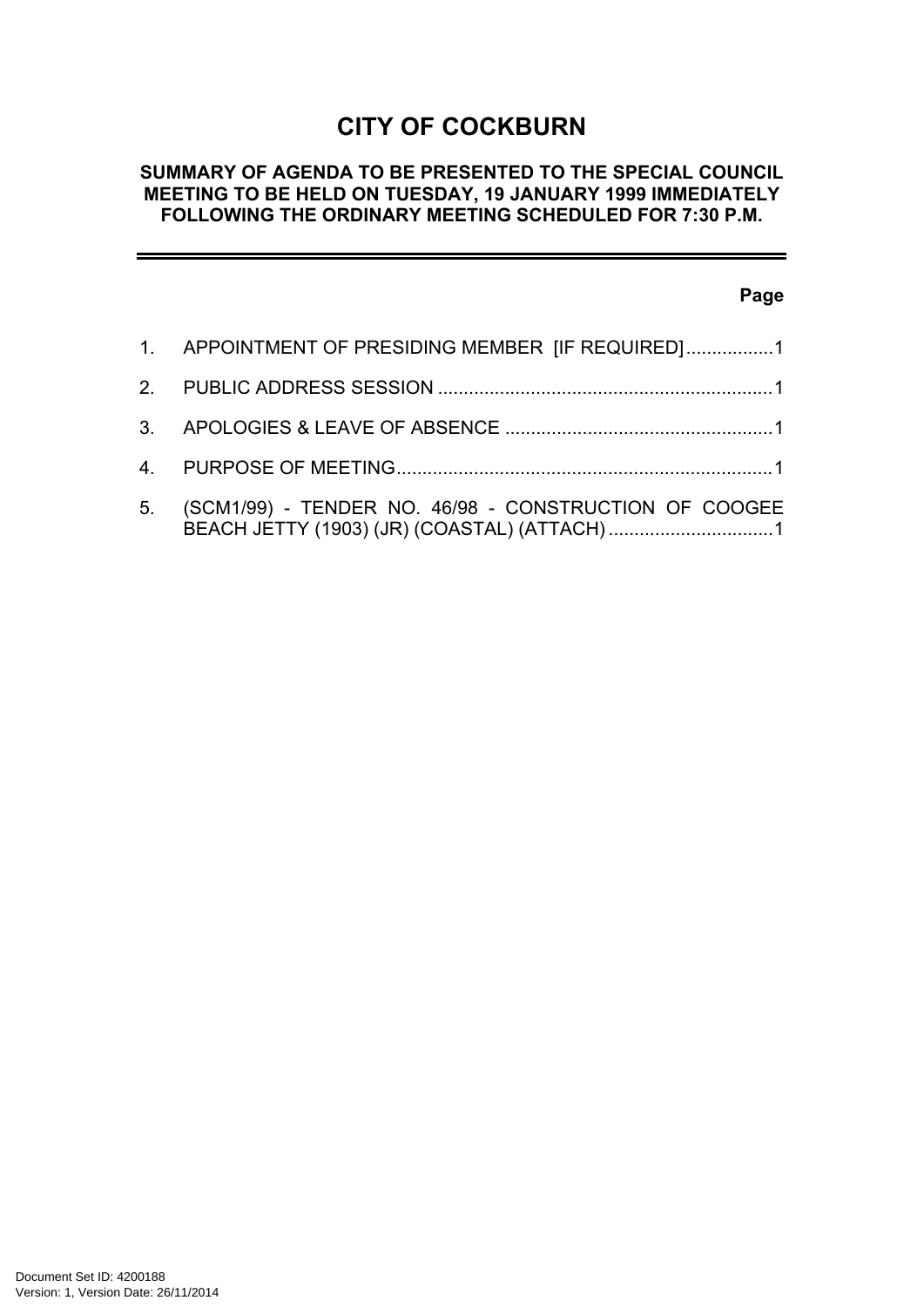# **CITY OF COCKBURN**

**AGENDA TO BE PRESENTED TO THE SPECIAL COUNCIL MEETING TO BE HELD ON TUESDAY, 19 JANUARY 1999 IMMEDIATELY FOLLOWING THE ORDINARY MEETING SCHEDULED FOR 7:30 P.M.**

- <span id="page-2-0"></span>**1. APPOINTMENT OF PRESIDING MEMBER [IF REQUIRED]**
- <span id="page-2-1"></span>**2. PUBLIC ADDRESS SESSION**

## <span id="page-2-2"></span>**3. APOLOGIES & LEAVE OF ABSENCE**

| CIr N. Waters | Apology |
|---------------|---------|
| Mr R. Brown   | Apology |

## <span id="page-2-3"></span>**4. PURPOSE OF MEETING**

TO DISCUSS THE COOGEE JETTY TENDER

## <span id="page-2-4"></span>**5. (SCM1/99) - TENDER NO. 46/98 - CONSTRUCTION OF COOGEE BEACH JETTY (1903) (JR) (COASTAL) (ATTACH)**

## **RECOMMENDATION**

That Council resolve to accept the tender from John Holland Construction & Engineering Pty Ltd for Tender No. 46/98 - Construction of Coogee Beach Jetty, in the sum of \$697,736, being the tender sum of \$801,872 less \$104,136 for the following variations to the tender specifications: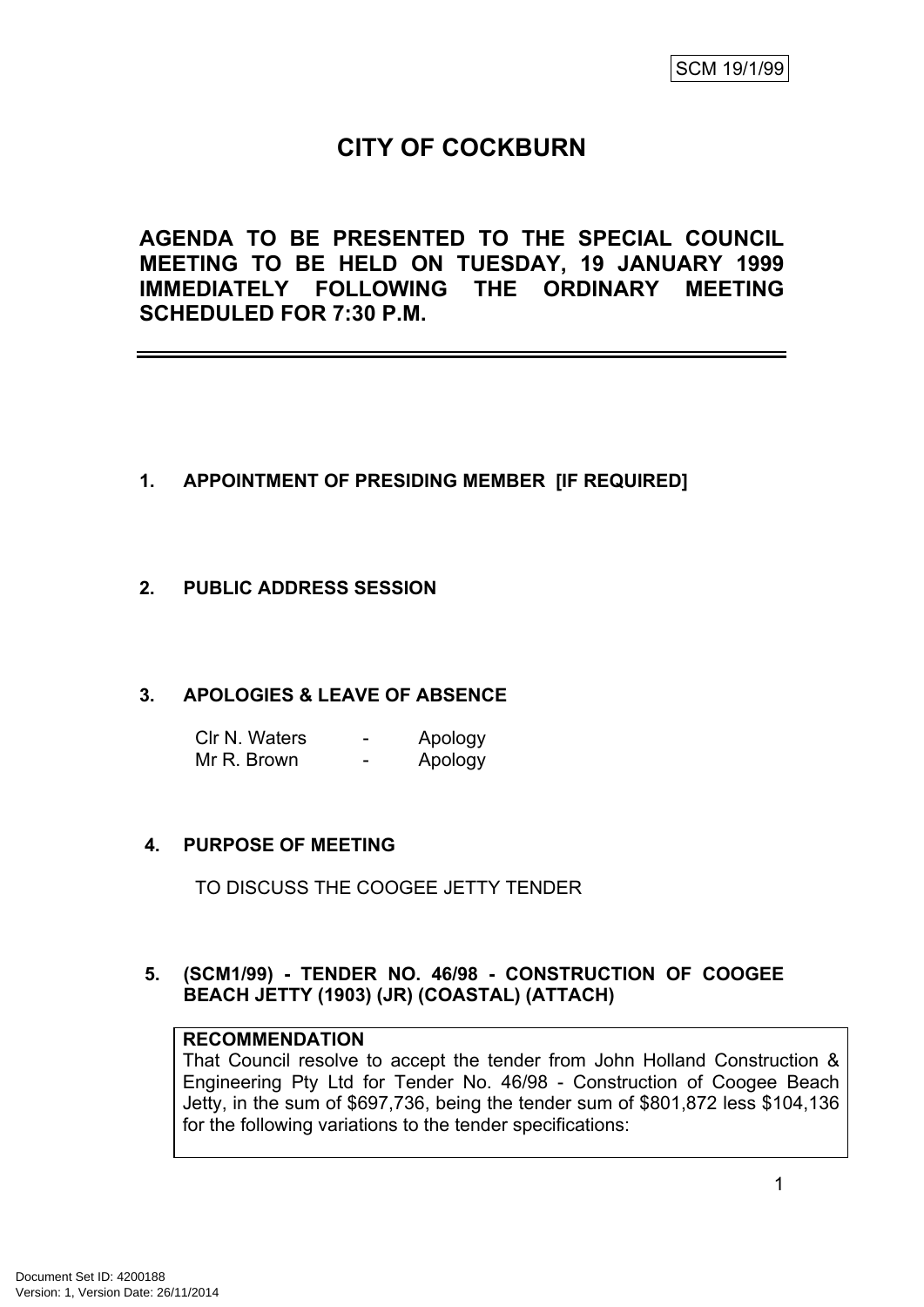- Replacement of secondary beams and bolting system for the main jetty deck with fastening of deck planks using coach screws through the centre beam and kerbing at the edges bolted at 0.5m centres to hold down the whole decking;
- Replacement of all stainless steel fastenings with galvanised fastenings, except for the stainless steel ladders;
- Replacement of timber and stainless steel handrails with standard Monowills galvanised steel railings and posts.

## **COUNCIL DECISION**

#### **Background**

At the meeting of Full Council held on Tuesday 15 December 1998 it was resolved that a Special Meeting of Council be held as soon as practicable to discuss the Coogee Beach Jetty tender, and that Mr Smith from Kinhill Engineers be invited to attend that meeting to be available to answer any questions.

The following four (4) submissions had been received by the close of tender:

| • Advanteering Civil Engineers           | \$742,687                |
|------------------------------------------|--------------------------|
| • John Holland Construction &            |                          |
| <b>Engineering Pty Ltd</b>               | \$801,872                |
| • Errol Archer & Associates Pty Ltd      | (\$880,065)              |
| • Marine & Civil Construction Co Pty Ltd | (\$992,511)              |
|                                          | (\$604,860 (alternative) |

Due to the high tender prices, the two lowest tenderers had been approached to provide adjusted tender prices after allowing for the following variations to the tender specifications which would be acceptable without compromising the integrity of the structure.

• Replacement of secondary beams and bolting system for the main jetty deck with fastening of deck planks using coach screws through the centre beam and kerbing at the edges bolted at 1.2m centres to hold down the whole decking.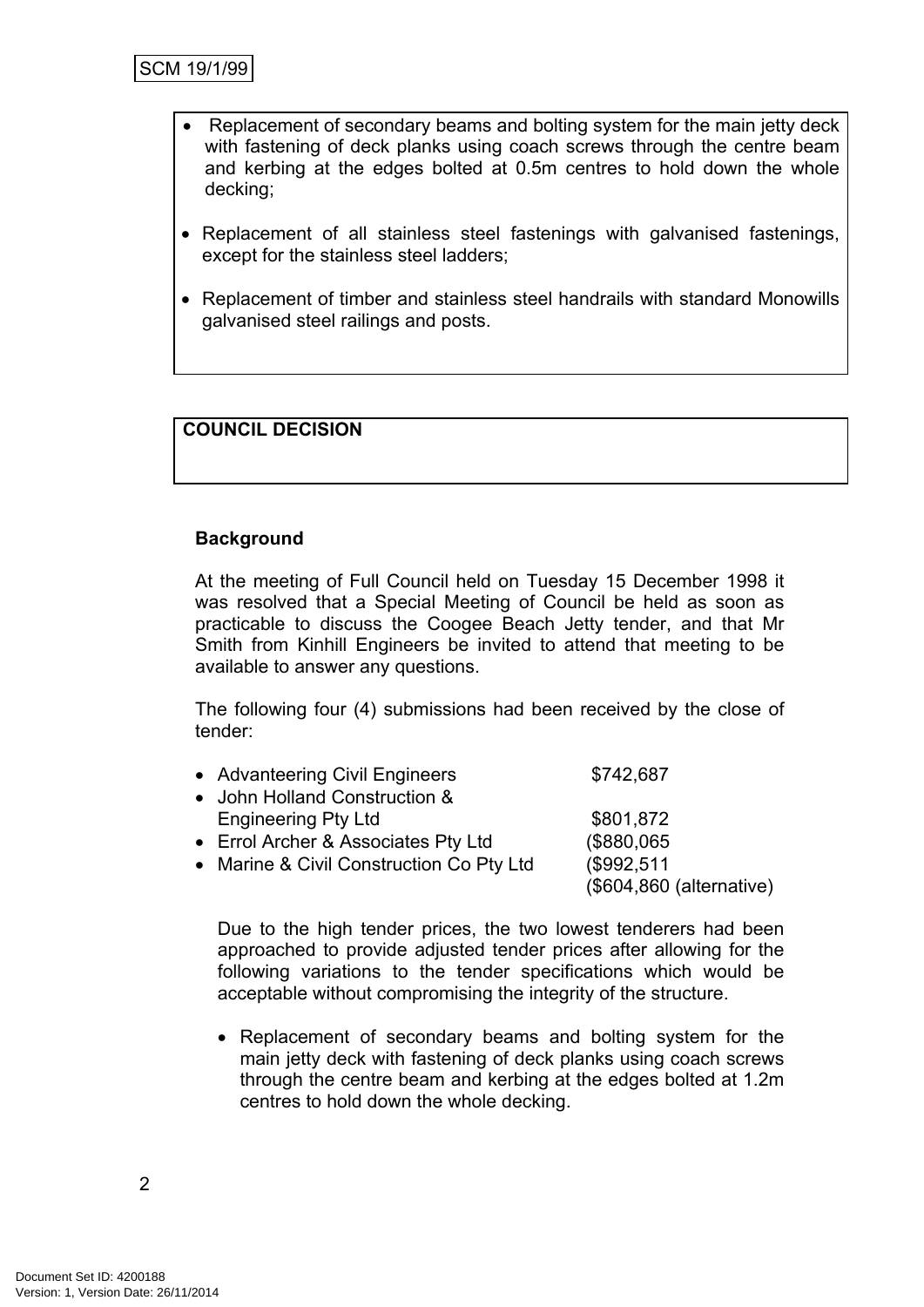- Replacement of all stainless steel fastening with galvanised fastenings, except for the stainless steel ladders.
- Replacement of FRP lower deck with galvanised Webforge WA 325 steel grating, fixed with galvanised bolts.
- Replacement of timber and stainless steel handrails with standard Monowills galvanised steel railings and posts.
- Option of removal of the southern section of the lower deck.

The following adjusted tender prices were then provided:

| <b>John Holland Construction</b>    | \$676,118<br>\$639,470 if southern lower<br>deck removed |
|-------------------------------------|----------------------------------------------------------|
| <b>Advanteering Civil Engineers</b> | \$702,739<br>\$651,458 if southern lower<br>deck removed |

Council's concerns in the variations were principally related to the use of galvanised fastenings and grates in the splash zone in lieu of the specified stainless steel fastenings and fibreglass (FRP) non-slip grates, and the subsequent integrity of the decking over time.

#### **Submission**

Kinhill Engineers have addressed issues raised at Council's meeting of 15 December and a copy of their letter is attached to the agenda. Their previous detailed tender evaluation was addressed in CDC12/98 19.1.

Following discussions on the item at the meeting of Full Council held on Tuesday 15 December 1998, the letter from Kinhill Engineers indicates:

- The installation of fibreglass (FRP) non-slip swimming deck grating in lieu of galvanised steel web grating is an extra \$18,818 in John Holland's pricing.
- Reduction of spacing of kerb bolts, to fix the deck planks, from 1.2m to 0.5m in order to increase structural integrity is an extra \$2,800 in John Holland's pricing.
- Clarification of the design life of galvanised gratings in the splash zone of between 12.5 years and 20 years, with subsequent protective maintenance paint coatings at 5 to 10 year intervals.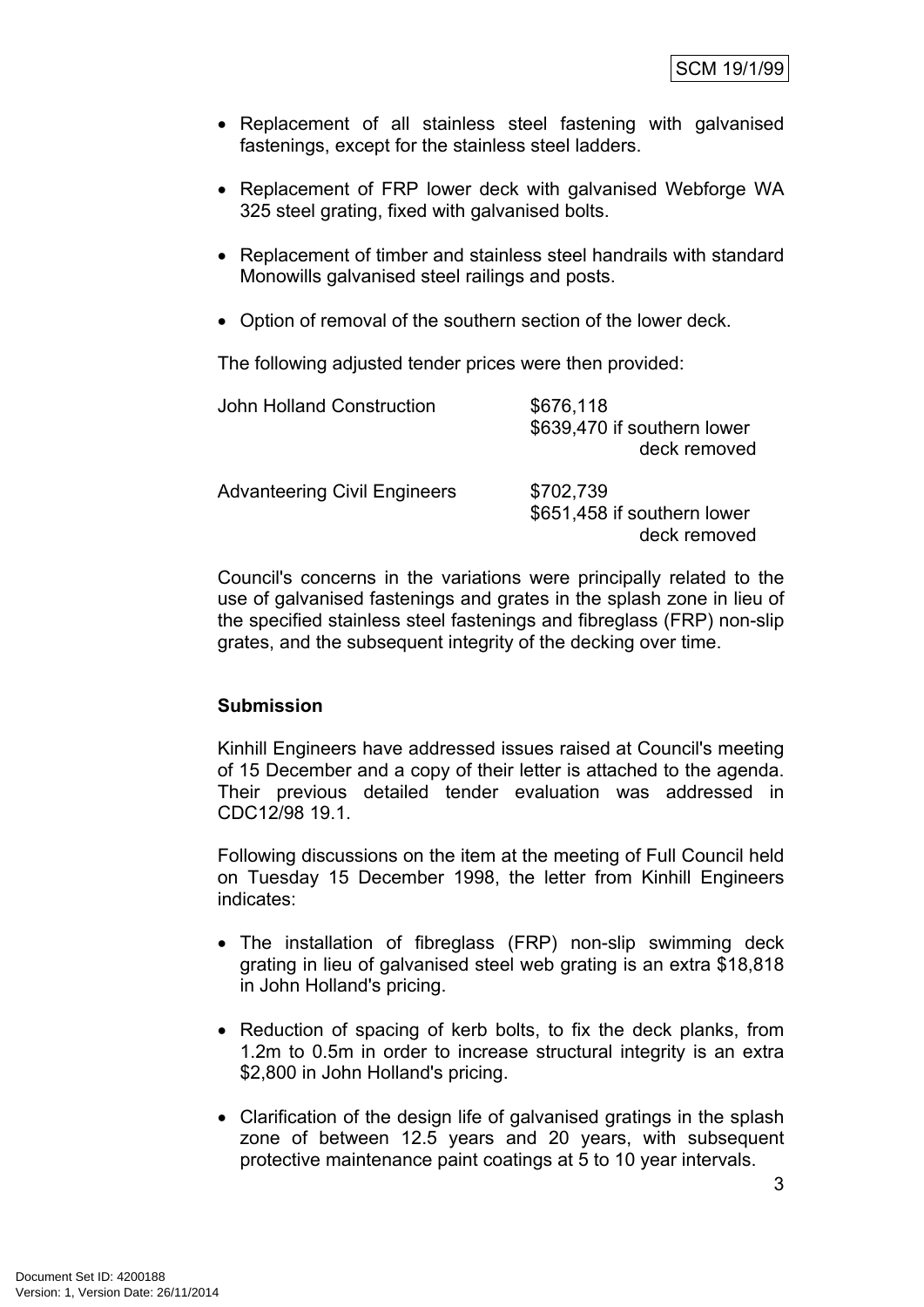A jetty layout showing the upper and lower decks is also attached to the Agenda.

#### **Report**

There is an available budget of \$800,000 for the Coogee Beach Jetty project. An amount of \$53,684 is being held in the Reserve Fund also for future replacement of the Coogee Beach Jetty. If this is also made available, the total available budget would then be \$853,684 and made up as follows:

| • Removal existing jetty | \$30,000        |
|--------------------------|-----------------|
| • Consultant fees        | \$ 70,000       |
| • On costs               | \$10,000        |
| • New jetty construction | up to \$743,684 |

Any savings under \$743,684 on the jetty construction will mean less loan borrowings as Council's \$800,000 budget allocation was based on loan funds.

It is considered that FRP swimming deck grating should be retained as it is easier to walk on barefoot and would not be as hot underfoot as steel grating when exposed to direct sunlight. The use of a larger number of fixing bolts which will strengthen the integrity of the deck planks under wave and wind action, should also be supported, together with the use of galvanised handrails and fastenings in lieu of stainless steel. The use of stainless steel would attract vandalism and theft and generate high replacement and repair costs, whilst the design life of galvanised fittings would be acceptable.

John Holland is also the preferred tenderer in this project as they own all their own equipment and expertise and are not almost totally reliant on a number of sub-contractors as Advanteering is.

The revised prices indicated in Kinhill Engineering's letter and based on the above use of FRP grating, closer spacing of bolts and galvanised fittings are as follows:

| • Advanteering Civil Engineers | \$702,739 |
|--------------------------------|-----------|
| • John Holland Construction    | \$697,736 |

#### **Strategic Plan/Policy Implications**

N/A

#### **Budget/Financial Implications**

4